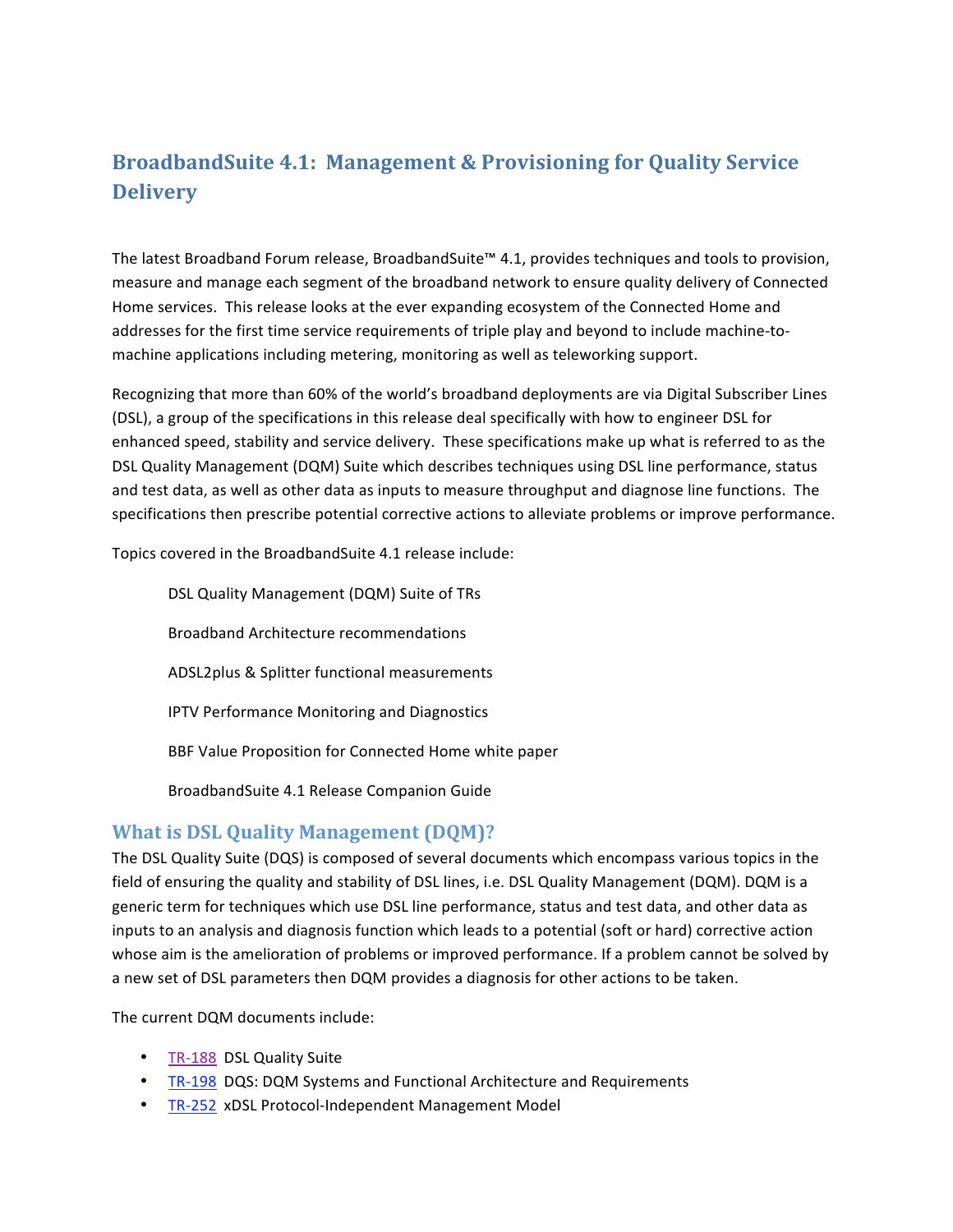• TR-138 Validation of G.997.1 Parameters

DQM techniques are frequently tied to the service components actually being delivered over a specific DSL line. As far as the types of services, IPTV is a critical consideration as well as all the components of today's multi‐play options, dealt with either alone or bundled onto the DSL line. Therefore additional documents are important companions to this work and part of BroadbandSuite 4.1:

- TR-160 IPTV Performance Monitoring & Diagnostics
- TR-105 ADSL2/ADSL2plus Functionality Test Plan
- TR-127 Dynamic Testing of Splitters and In-line Filters with xDSL Transceivers
- [MR‐239](http://www.broadband-forum.org/marketing/download/mktgdocs/MR-239.pdf) Broadband Forum Value Proposition for the Connected Home

## **[TR188](http://www.broadband-forum.org/technical/download/TR-188.pdf) DSL Quality Suite**

In the light of broadband as tomorrow's universal means for communications and a multitude of other services, it is an unavoidable need to tackle the issue of DSL stability and quality by means of advanced and efficient techniques and tools. As the penetration of broadband increases and the related service offers become more and more structured, such techniques represents a tool (or tools) of utmost importance. This is to guarantee overall service quality and performance to customers as well as consolidate broadband as a main service‐enabling network platform for Service Providers.

This Technical Report aims to specify a framework for the management of Digital Subscriber Line (DSL) quality. The objective is to provide a common reference to allow homogeneous definition of further documents devoted to specific management aspects. The building bricks for the effective management of all the quality and stability aspects of DSL lines are described, to be used both by Vendors and Service Providers. This framework document identifies a collection of Broadband Forum documents already existing or planned, ranging from nomenclature aspects to requirements and guidelines, and finishing with best practices for Service Providers.

The DQS reference categories established in this document are as follows:

- **Management techniques and nomenclature** category relates to definitions which clarify the use of terminology and acronyms related to DQM and the description of the techniques and parameters to enhance DSL quality and stability. Coming soon WT‐197
- **Requirements** category addresses the features and capabilities needed on the equipment and/or management systems to effectively implement the management techniques for DSL quality and stability. See [TR‐198](http://www.broadband-forum.org/technical/download/TR-198.pdf)
- **Configuration** category deals with the line profiles suggested for specific services or specific DSL technologies when addressing the trade‐off between quality/stability and other link characteristics such as bitrate, delay, etc. See TR-176 and TR-165
- **Best practices** category depicts currently adopted Network Operation practices. Coming soon MR‐180: IPTV over DSL Anywhere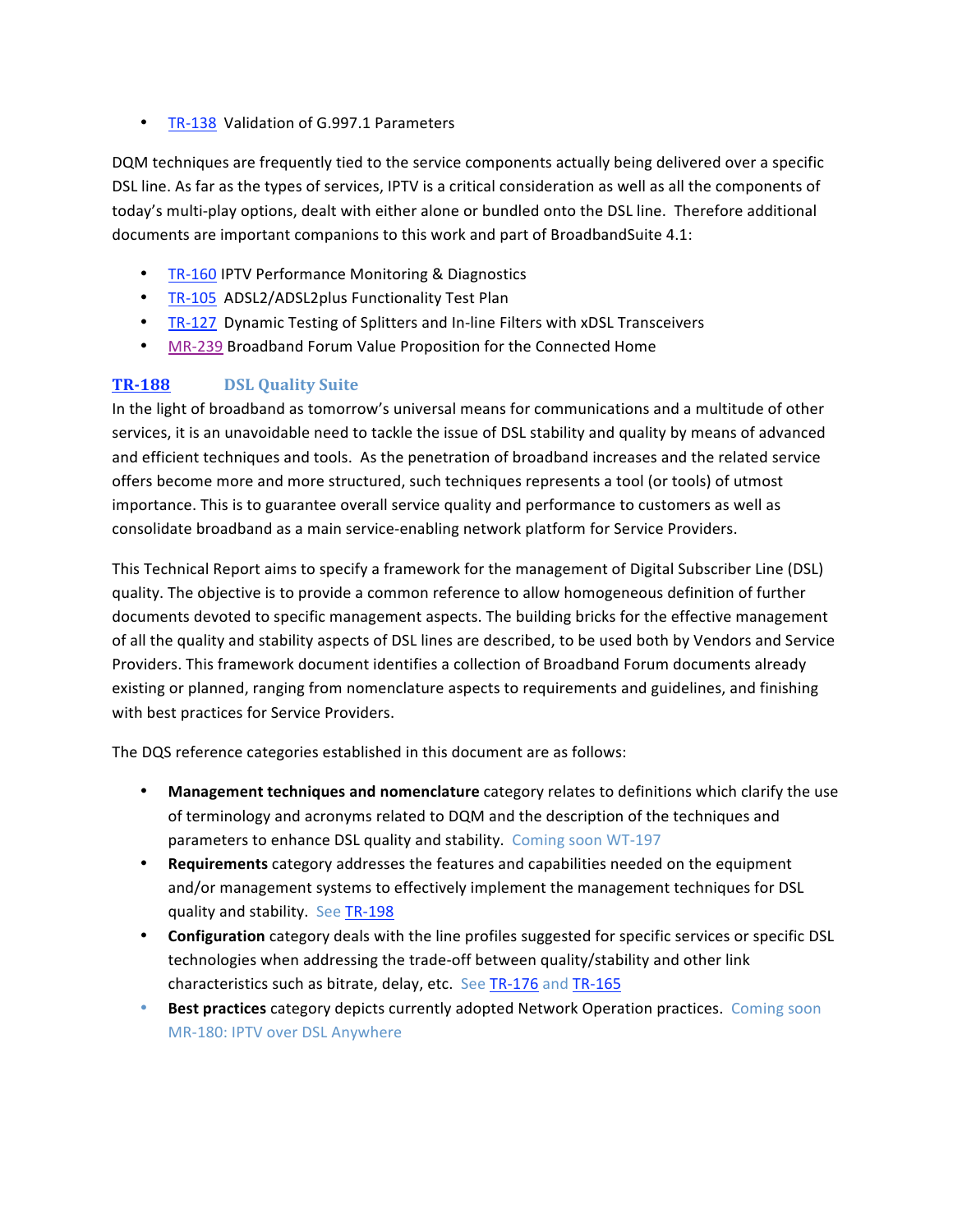### **[TR198](http://www.broadband-forum.org/technical/download/TR-198.pdf) DQS: DQM systems functional architecture and requirements**

TR-198 is a component of the DQS (DSL Quality Suite) and defines the following DQM loop techniques: monitoring, analysis and diagnosis, and (soft or hard) corrective action. This concept can be applied to operational phases like Provisioning and Assurance typically targeting a single DSL line. DQM techniques can be conceived also for the Trend Analysis phase encompassing groups of DSL lines and aggregation of NEs. Finally DQM can also feed the Network or the Infrastructure Planning phases which again involve wide portions of the access network.

A functional architecture for DQM is described and the interfaces required between functional blocks identified. DQM systems require the collection of performance, status, test and other data which is analyzed to enable decisions on re‐configuration or other actions to be made. The detailed requirements for a data collection function and the interfaces to it are given and encompass the data to be collected, the mechanism for collection and the performance of the interfaces.

This Technical Report provides an architecture that identifies the key functions of a DQM system and the external functions on which it depends and to which it delivers its output. The requirements for each functional block are given. Interfaces between the functional blocks and between the functional blocks and the external functions are identified. Existing standards that are relevant to these interfaces are indicated and the need for new standardized interfaces identified. Requirements on the interfaces are listed.

#### [TR‐198](http://www.broadband-forum.org/technical/download/TR-198.pdf) encompasses:

- definition of the functional architecture of a DQM system
- high level description of the interfaces of a DQM system
- detailed specification of the functional and performance requirements for the Northbound
- interface of the Data Collection Function within a DQM system
- requirements for the Southbound interface for the Data Collection Function within a
- DQM system
- specification of the performance requirements for the DQM-ME of a Network Element
- within a DQM system
- high level description and requirements of other functions within a DQM system

TR-198 is focused on DSL technologies that are currently addressed by G.997.1 [18]. Extension to SHDSL is for further study.

## **TR-252** xDSL Protocol-Independent Management Model

This document specifies a protocol-independent management model for ADSL, ADSL2, ADSL2plus and VDSL2 based on the parameters described in the ITU‐T Recommendation G.997.1 "Physical layer management for Digital Subscriber Line (DSL) Transceivers". The model is based on an earlier model specified in Broadband Forum TR‐129 with the configuration part of the model replaced by the Vector of Profiles (VoP) model specified in TR‐165 and the extension of the model to include new parameters defined in a more recent version of G.997.1. In VoP the configuration parameters are divided into independent sets or profiles which are addressed by a vector of pointers.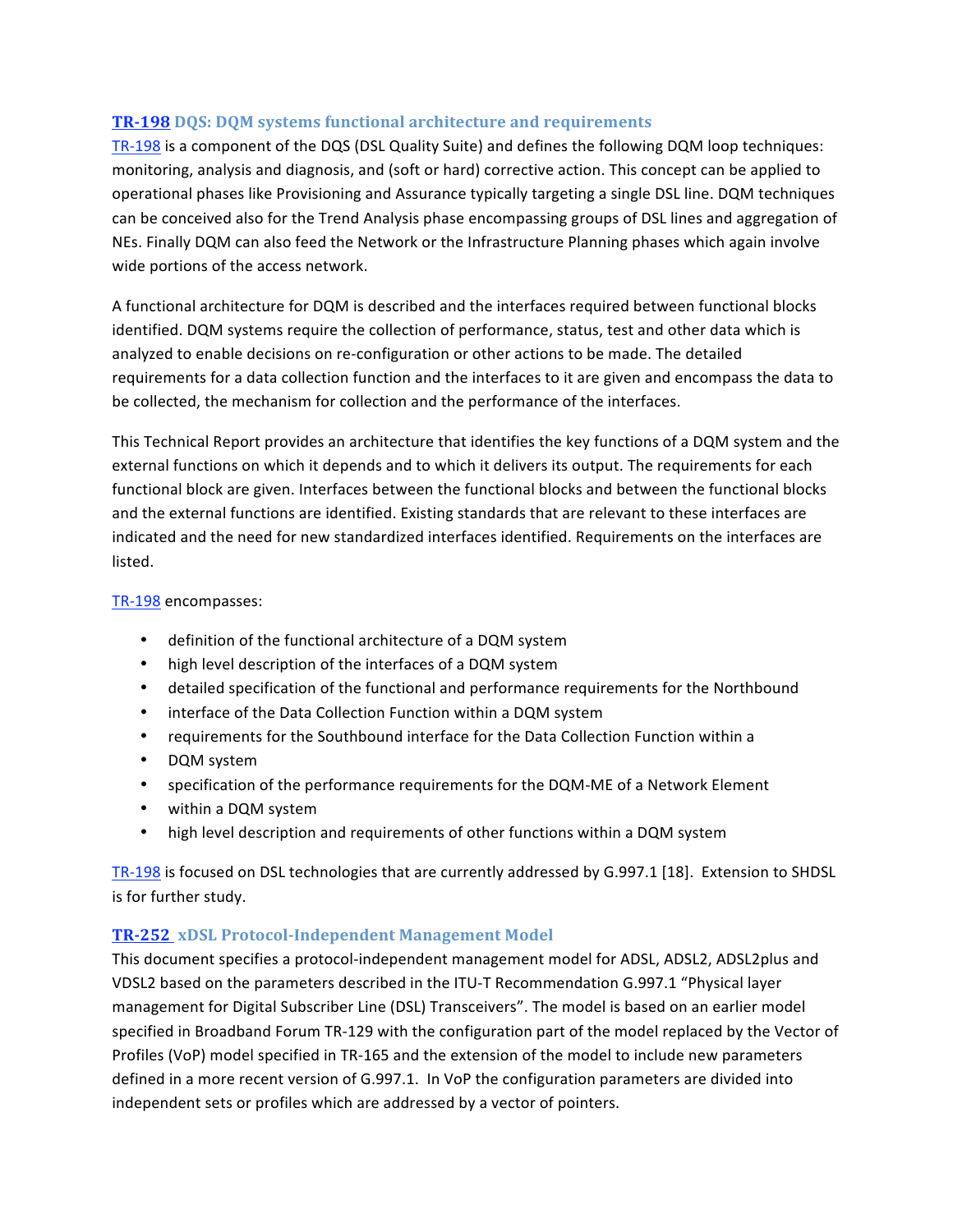This Technical Report places into an object model all the parameters specified in G.997.1 for:

- Configuration Management
- Status Monitoring
- Performance Management including thresholds
- Test / Diagnostics
- Inventory data.

#### [TR‐138](http://www.broadband-forum.org/technical/download/TR-138.pdf)  **Accuracy Tests for Test Parameters**

This Technical Report focuses on loop qualification, loop troubleshooting and in gathering accurate network statistics and related network optimization. Service Providers rely on these functionalities in network operations and management, for which the ADSL and VDSL2 test parameters are the underlying source of information. The key values of this Technical Report also allow the consumer to benefit by enabling efficient DSL service installation, and better service optimization and troubleshooting.

On one hand, this information derived from the test parameters is useful only if these test parameters are reported by DSL equipment with sufficient accuracy. On the other hand, it is important for silicon and equipment vendors that the required accuracy is also feasible within reasonable implementation complexity. It is to reflect the industry consensus on this key tradeoff, that the Broadband Forum has released this Technical Report. This Technical Report provides test setup, methodology and expected results, as to determine whether or not the accuracy requirements defined in ITU-T Recommendations are met.

This Technical Report accompanies TR‐100 (ADSL2/ADSL2plus interoperability test plan) and TR‐114 (VDSL2 interoperability test plan). Where these Broadband Forum deliverables define rate/reach performance requirements under various loop and noise conditions, this Technical Report TR‐138 defines the tests for verification of actual accuracy provided by implementations, in reporting loop and noise characteristics, against the accuracy requirements defined in the ITU-T DSL Recommendations. The ITU‐T DSL Recommendations G.992.3 (ADSL2 transceivers), G.992.5 (ADSL2plus transceivers) and G.993.2 (VDSL2 transceivers) define several test parameters that are reported by the transceivers to the management system as defined in G.997.1 (Physical Layer OAM).

The test parameters covered in this Technical Report represent the subset of the transceiver test parameters from G.997.1 that both have accuracy requirements defined in G.992.3, G.992.5 and G.993.2 and which have been identified by the Broadband Forum as being of special importance in DSL testing and operations support.

#### **[TR160](http://www.broadband-forum.org/technical/download/TR-160.pdf) IPTV Performance Monitoring**

As mentioned in the DQM section, IPTV services carried over the broadband access network require a particular level of Quality of Service (QoS) to support adequate Quality of Experience (QoE). Emerging networks have the capability to deliver a specified QoS but in some circumstances QoS may deteriorate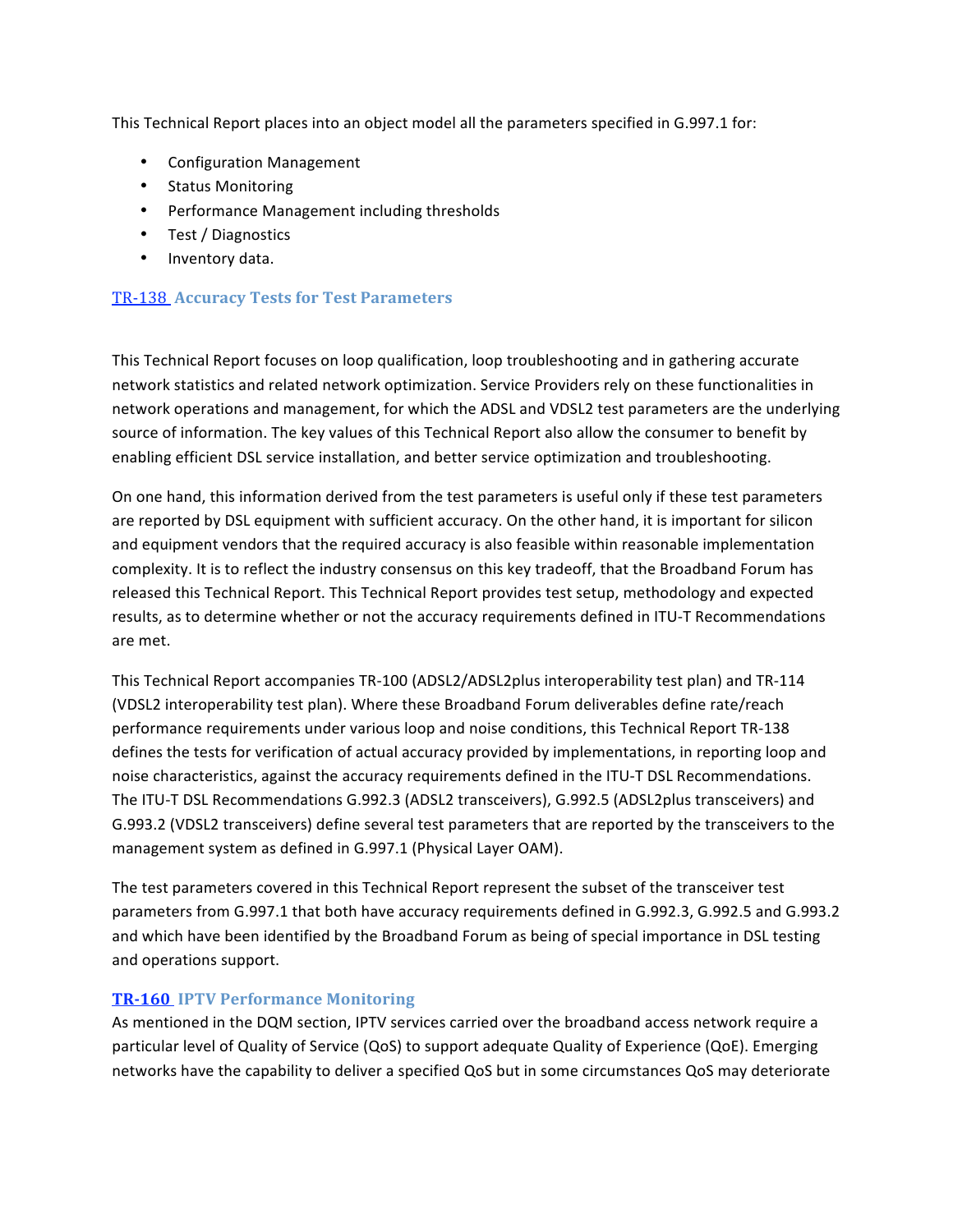such that, although the IPTV service continues to work, there would be an unacceptable customer experience. In more severe cases, network issues lead to a complete disruption of service.

TR-160 addresses IPTV Performance Monitoring from the Broadband Network Gateway (BNG) to the Set Top Box (STB) assuming a BroadbandSuite™ 3.0 Network Architecture. It describes a comprehensive set of performance indicators and how these can be derived from measurements in the network elements. An overview of the management infrastructure required to provide performance monitoring for end‐to‐ end Quality of Service and demarcation is given and the use of resource performance data discussed.

TR-160 identifies mechanisms for monitoring QoE and demarcating performance issues from the BNG to the STB to one of three network regions:

- Within the Access Network
- Within the Regional Broadband Network or in the Application Service Provider domain
- Customer Premise

## **[TR105 Issue 1 Corrigendum 2](http://www.broadband-forum.org/technical/download/TR-105_Corrigendum-2.pdf) ADSL2/2plus Functionality Test Plan**

This test plan facilitates ADSL2/2plus over POTS and ISDN functional testing. Its key value is in the verification of transceiver functionalities and management parameters such that network operators may deploy interoperable and successful ADSL2/ADSL2plus services in their networks. This test plan embodies operators' definitions of ADSL2/ADSL2plus interoperability (between one ATU-C and one ATU-R at a time). This test plan defines tests for various physical layer functionalities. A pass/fail indication result is provided for the each functionality tested.

Specifically TR‐105 provides a set of test methods to verify a significant subset of the transceiver functional requirements of ADSL2/ADSL2plus modems implemented in accordance with ITU‐T G.992.3 "Asymmetric digital subscriber line transceivers 2 (ADSL2)" and ITU‐T G.992.5 "Asymmetric Digital Subscriber Line (ADSL) transceivers – Extended bandwidth ADSL2 (ADSL2plus)" as well as physical layer OAM configuration and performance monitoring parameters defined in ITU-T G.997.1.

TR‐105 accompanies TR‐100 "ADSL2/ADSL2plus Performance Test Plan" and TR‐138 "Accuracy Tests for Test Parameters". TR‐100 provides a set of region specific performance requirements and test methods for ADSL2/ADSL2plus modems implemented in accordance with ITU‐T G.992.3 and G.992.5. TR‐138 defines the tests for verification of the accuracy of the reported test (Physical Layer OAM configuration and performance monitoring) parameters defined in ITU T G.992.3, G.992.5 and G.997.1.

## **[TR127 Issue 2](http://www.broadband-forum.org/technical/download/TR-127_Issue-2.pdf) Dynamic Testing of Splitters and InLine Filters with xDSL Transceivers**

This Technical Report enables high quality delivery of triple play services by maximizing the interoperability of splitters and in‐line filters with xDSL transceivers in an active, dynamic, telephony environment including on‐hook, off‐hook, ringing, and ring trip events. This Technical Report relates to TR-100 (ADSL2/ADSL2plus Performance Test Plan). Compiling the xDSL Splitter requirements with relation to POTS signals and the delivery of IPTV services requires a more complex modeling of the actual POTS signals. This includes the dynamic behavior of the POTS signals, their power and the impedances via which the signals and their power are applied to the xDSL splitters.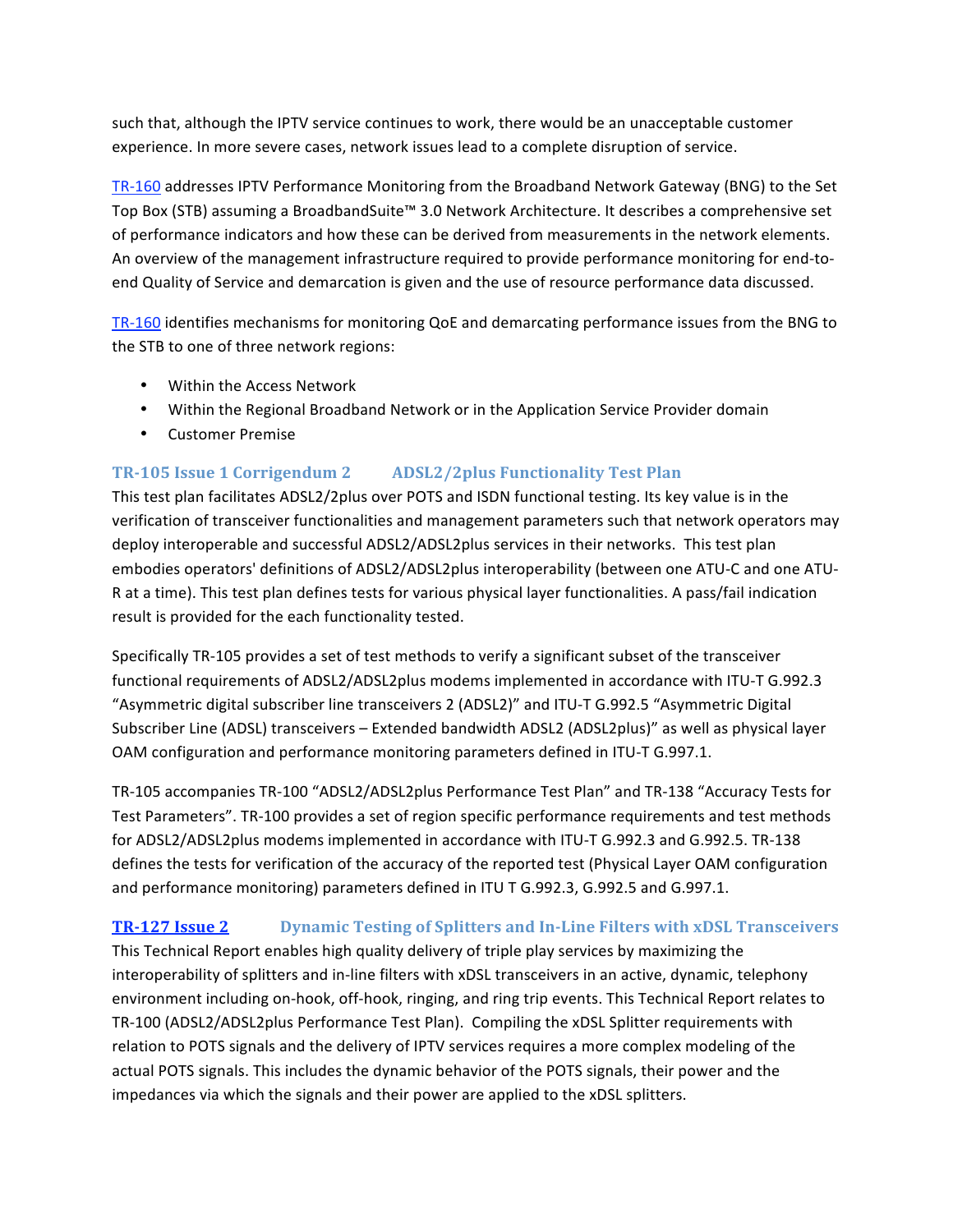TR‐127 establishes a methodology for verification of a baseline performance of a system without splitters as device under test (DUT). The system includes, but is not limited to, a complete end-to-end setup using Central Office splitters and remote splitters or in-line filters, xTU modem baseline devices, POTS Central Office AC and DC terminations (including battery and ring‐generator) and a telephone model. Dynamic testing of a splitter is performed in a live POTS and xDSL modem environment.

Performance of the system is measured by evaluating the Layer 1 primitives reported by the xTUs (CRCs, FECs, etc.):

- In steady state during on-hook and off-hook
- In the presence of transients, caused by cadenced ringing, and by off-hook or on-hook transitions of phones.
	- $\circ$  Off-hook transitions include ring trip events, i.e. on-hook to off-hook transitions during ringing.

TR-127 Issue 2 was created in co-operation with ETSI Technical Committee ATTM-TM6.

# **[MR239](http://www.broadband-forum.org/marketing/download/mktgdocs/MR-239.pdf) White Paper: Broadband Forum Value Proposition for Connected Home**

The Connected Home space is quickly becoming a major opportunity and focal point of Service Providers' interest to offer additional revenue‐generating value‐added services to consumers. MR‐239 outlines the value proposition the Broadband Forum brings to Service Providers and consumers to enable the next generation family of value‐added managed services for the Connected Home, such as Home Monitoring, Control, Security, Media, Health, Energy management, and others via its evolving set of recently updated Technical Report TR‐069 standard enhancements, including Software Module Management, ACS Northbound Interface Requirements and future enhancements such as management of non‐TR‐069 Devices and others.

The purpose of this White Paper is to outline the emerging Connected Home market and the value proposition of Broadband Forum for Service Providers and consumers.

MR-239 describes the Connected Home today and where it is evolving. The paper looks at:

- State of the Connected Home market
- Market potential for the Connected Home services
- Value proposition of the Broadband Forum in the Connected Home
- Examples of managed Connected Home services
- Managed devices and why they matter for deployment
- BBF standards that help efficient and profitable deployment of Connected Home services.